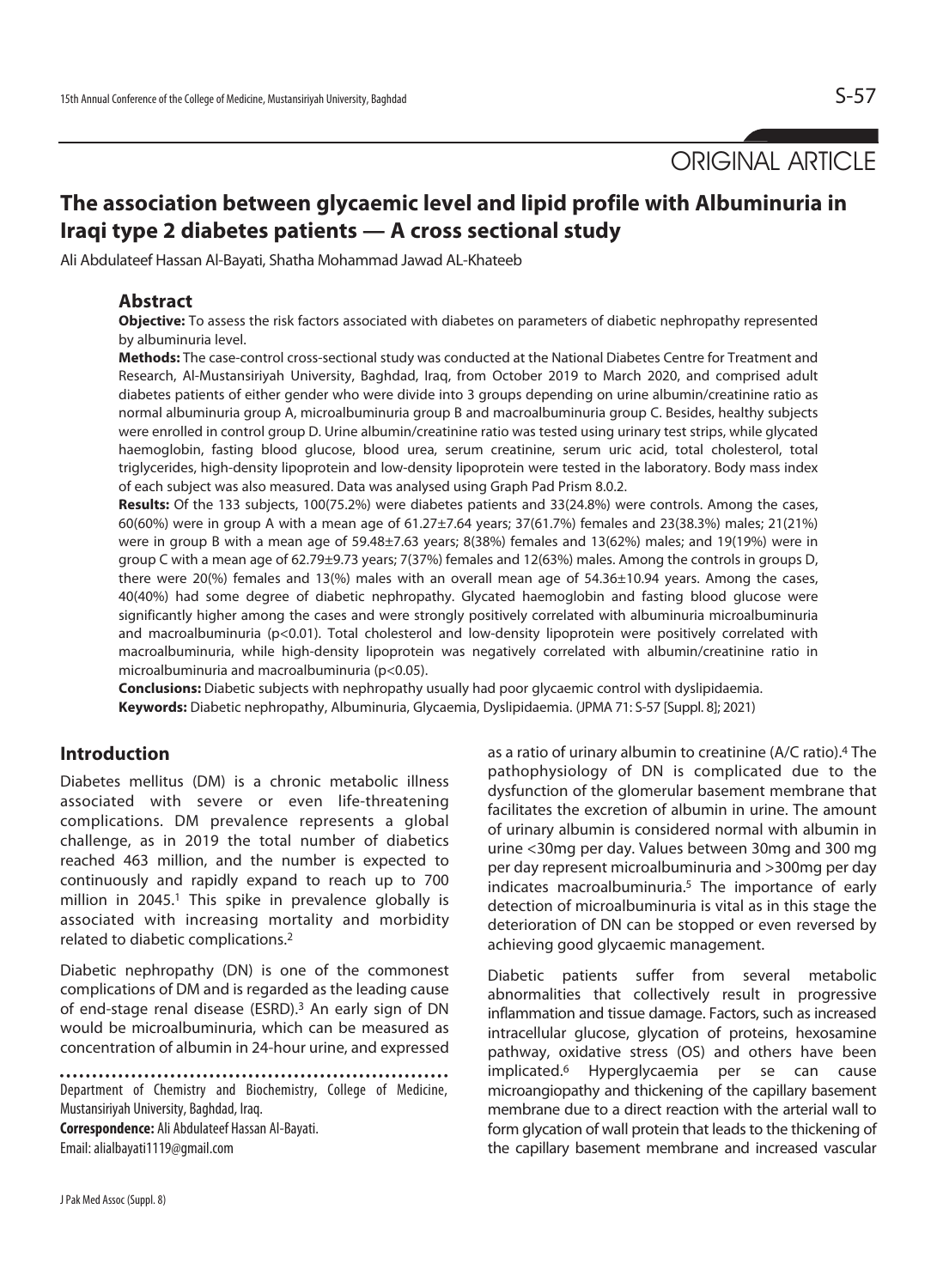permeability.7 The severity and duration of hyperglycaemia are detrimental factors of DN. Studies showed a strong correlation between bad glycaemic control and progression of renal disease and deterioration of kidney functions.8,9 Furthermore, data from a large trial showed that good glycaemic control could reduce and even prevent the transition of microalbuminuria to ESRD.10

Dyslipidaemia is a metabolic abnormality usually associated with diabetes. It has been reported that diabetic patients showed raised triglycerides (TG), low-density lipoprotein (LDL) and very low-density lipoprotein (VLDL) levels, and decreased high-density lipoprotein (HDL).<sup>11</sup> In DN, variable lipid abnormality has been reported. Reduced insulin action in DN patients is associated with reduced level of good cholesterol HDL.<sup>11</sup> A study showed that a high serum level of TG, low-density lipoprotein (LDL and total cholesterol (TC) are associated with albuminuria.12 In Iraq, a study conducted in 2013 by Ali and Al Lami,<sup>13</sup> showed no significant association between lipid profile abnormalities with microalbuminuria in DN patients. Hasan and Al-Rubaei14 in 2017 showed high serum level of TG, LDL and TC, and low HDL in DN patients with DN.

The current study was planned to analyse the various factors in addition to the effects of glycaemia on the parameters of DN.

# **Subjects and Methods**

The case-control cross-sectional study was conducted at the National Diabetes Centre for Treatment and Research, Al-Mustansiriyah University, Baghdad, Iraq, from October 2019 to March 2020. After approval from the institutional ethics review committee, the sample size was calculated

**Table-1:** Anthropometric and biochemical characteristics of the subjects.

using Open epi sample size calculator15 based on 90% power to detect an effect of 10%, with a significance level of 0.05 and confidence level of 95%.

The sample included adult diabetes patients of either gender who were divided into 3 groups depending on urine A/C ratio as normal albuminuria group A, microalbuminuria group B and macroalbuminuria group C. Besides, healthy subjects were enrolled in control group D.

After taking verbal consent, venous blood and urine samples were taken from all the participants. Urine samples were used to measure albuminuria with a special microalbumin auto analyser (Combilyzer-13, Human Company, Germany). HbA1c was measured using anticoagulated whole blood (SD A1cCareTM system, Biosensor, South Korea). Biochemical tests included fasting blood glucose (FBG), blood urea, serum creatinine, serum uric acid, TC, TG, HDL and LDL (Biolabo, France). Body mass index (BMI) was calculated with the standard method of BMI = weight  $(Kq)$  / square height  $(m^2)$ .

Data was analysed using Graph Pad Prism 8.0.2 (263). Data was expressed as mean  $\pm$  standard deviation. The significance of difference was tested using students t test. Pearson correlation was calculated for the correlation between two quantitative variables with its t-test for testing the significance of correlation. The correlation coefficient value (r) was either positive having direct correlation, or negative having inverse correlation. Statistical significance was considered at p<0.05.

# **Results**

Of the 133 subjects, 100(75.2%) were diabetes patients

| <b>Variables</b>                    | Control           | Diabetic with normal albuminuria | <b>Diabetic with Microalbuminuria</b> | <b>Diabetic with Macroalbuminuria</b> |
|-------------------------------------|-------------------|----------------------------------|---------------------------------------|---------------------------------------|
|                                     | $N = 33$          | $N=60$                           | $N=21$                                | $N=19$                                |
| Age years mean±SD                   | $54.36 \pm 10.94$ | $61.27 + 7.64$                   | $59.48 \pm 7.63$                      | $62.79 + 9.739$                       |
| Sex F/M                             | 20/13             | 37/23                            | 8/13                                  | 7/12                                  |
| BMI Kg/m <sup>2</sup> mean $\pm$ SD | $27.76 \pm 2.55$  | $29.93 \pm 5.08$                 | $30.62 \pm 3.13$                      | $30.48 + 5.04$                        |
| Duration years mean ±SD             | ---               | $10.33 \pm 5.94$                 | $9.24 \pm 3.78$                       | $13.05 \pm 6.1$                       |
| FBG mg/dl mean $\pm$ SD             | $85.36 \pm 7.65$  | $189.7 \pm 78.35$                | $219.4 \pm 74.60$                     | $238.6 \pm 63.96$                     |
| HbA1C % mean $\pm$ SD               | $5.05 \pm 0.40$   | $8.43 \pm 1.17$                  | $9.03 \pm 1.13$                       | $10.83 \pm 2.22$                      |
| Blood Urea mg/dl mean±SD            | $27.85 \pm 5.63$  | $37.77 \pm 20.05$                | $37.95 \pm 21.44$                     | $48.59 \pm 29.15$                     |
| Creatinine mg/dl mean $\pm$ SD      | $0.6 \pm 0.13$    | $0.80 + 0.34$                    | $0.87 + 0.467$                        | $1.03 \pm 0.42$                       |
| Uric Acid mg/dl mean $\pm$ SD       | $4.17 + 1.0$      | $4.770 \pm 1.467$                | $4.51 \pm 1.26$                       | $4.94 \pm 1.45$                       |
| Urinary (A/C) Ratio mg/mmol         | $1.75 \pm 0.58$   | $1.825 \pm 0.53$                 | $15.53 + 4.767$                       | $90.63 \pm 66.58$                     |
| Cholesterol mg/dl mean $\pm$ SD     | 186.7±42.09       | 184.7±54.70                      | $212.6 \pm 36.39$                     | $221.6 \pm 34.20$                     |
| TG mg/dl mean $\pm$ SD              | $140.6 \pm 74.33$ | $198.2 \pm 67.38$                | $218.1 \pm 68.66$                     | $216.7 \pm 70.18$                     |
| HDL mg/dl mean $\pm$ SD             | $45.97 \pm 18.09$ | $34.62 \pm 10.69$                | $28.57 + 9.94$                        | $22.68 + 9.23$                        |
| LDL mg/dl mean $\pm$ SD             | $88.82 \pm 39.24$ | 109.8±52.74                      | $121.3 \pm 52.74$                     | $143.9 \pm 35.81$                     |

SD: Standard deviation, F: Female, M: Male, BMI: Body mass index, FBG: Fasting blood glucose, HbA1c: Glycated haemoglobin, A/C: Albumin/creatinine, TG: Triglycerides, HDL: High-density lipoprotein, LDL: Low-density lipoprotein.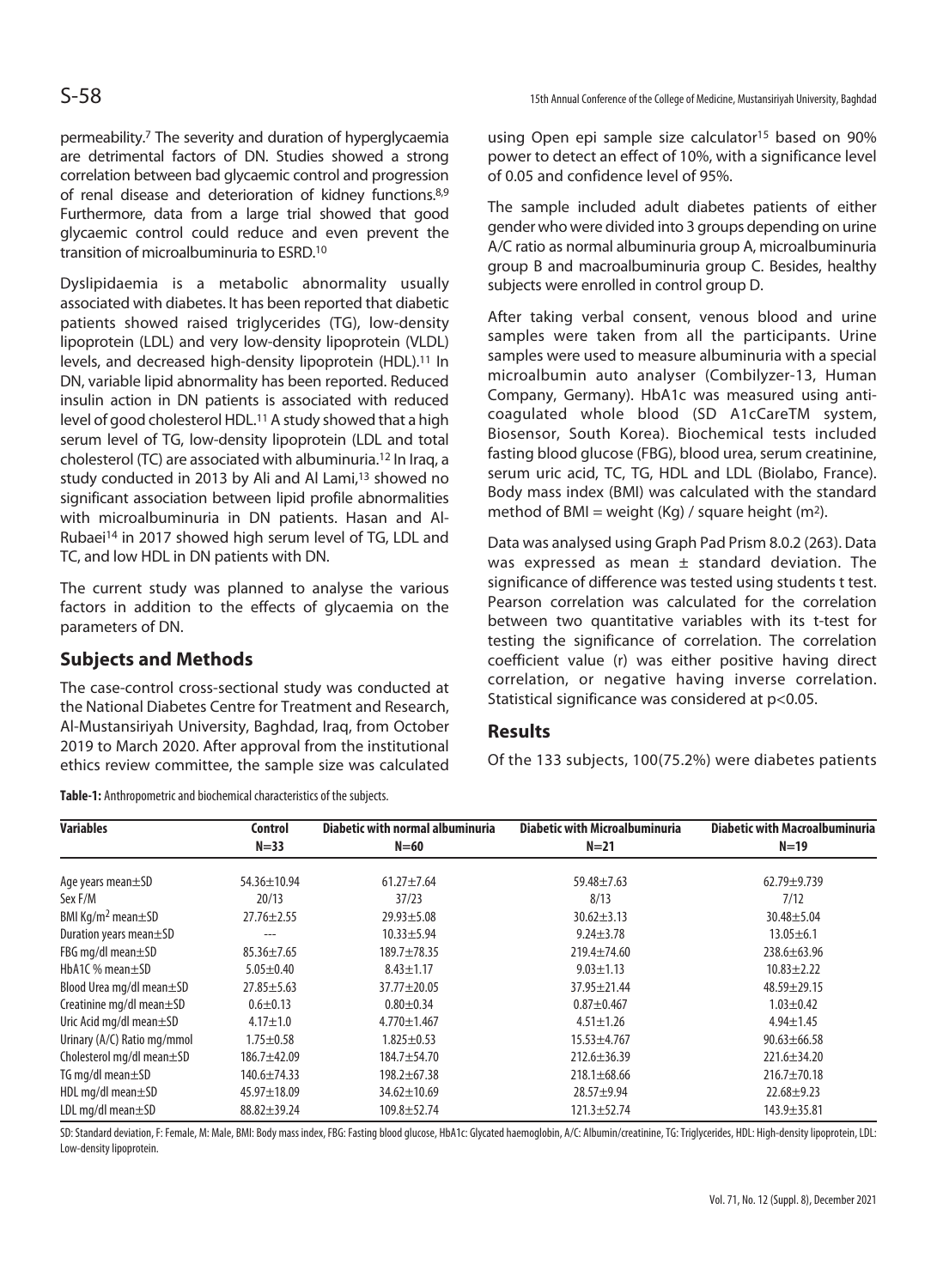

**NS: Non-significant differences, \* P. value <0.05, \*\* P. value <0.01, \*\*\*\* P. value <0.0001.** 

**Figure:** Duration of type 2 diabetes, urinary albumin/creatinine (A/C) ratio, fasting blood glucose (FBG) and glycated haemoglobin (HbA1c).

and 33(24.8%) were controls. Among the cases, 60(60%) were in group A with a mean age of 61.27±7.64 years; 37(61.7%) females and 23(38.3%) males; 21(21%) were in group B with a mean age of 59.48±7.63 years; 8(38%) females and 13(62%) males; and 19(19%) were in group C with a mean age of 62.79±9.73 years; 7(37%) females and 12(63%) males. Among the controls in groups D, there were 20(%) females and 13(%) males with an overall mean age of 54.36±10.94 years (Table-1).

Among the cases, 40(40%) had some degree of diabetic nephropathy. HbA1c and FBG were significantly higher among the cases and were strongly positively correlated with microalbuminuria and macroalbuminuria (p<0.01). TC and LDL were positively correlated with macroalbuminuria, while HDL was negatively correlated with A/C ratio in microalbuminuria and macroalbuminuria (p<0.05) (Table-2).

Duration of type 2 DM (T2DM), urinary A/C ratio, FBG and HbA1c were also analysed and compared among the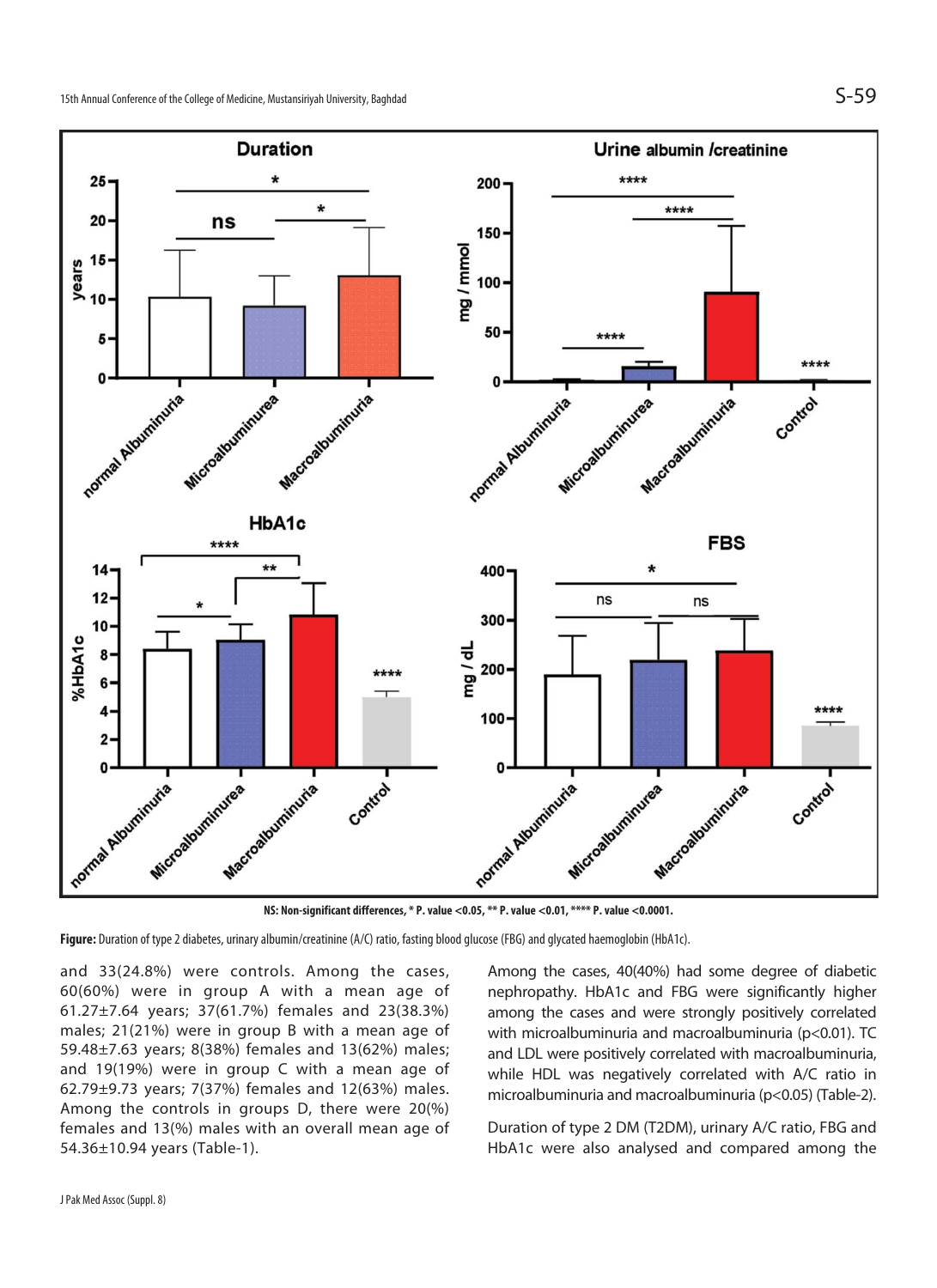**Table-2:** Correlational statistics of urinary albumin/creatinine ratio with other variables.

| <b>Variables</b>  | Control  | <b>Diabetes with normal albuminuria</b><br>$N=60$ | <b>Diabetes with Microalbuminuria</b><br>$N=21$ | <b>Diabetes with Macroalbuminuria</b><br>$N=19$ |
|-------------------|----------|---------------------------------------------------|-------------------------------------------------|-------------------------------------------------|
|                   | $N = 33$ |                                                   |                                                 |                                                 |
| Age               | 0.279    | 0.327                                             | 0.582                                           | 0.52                                            |
| P. value          | 0.058    | 0.005                                             | 0.003                                           | 0.011                                           |
| BMI               | 0.198    | $-0.103$                                          | 0.589                                           | 0.643                                           |
|                   | 0.135    | 0.216                                             | 0.002                                           | 0.002                                           |
| Duration          | ---      | $-0.056$                                          | $-0.186$                                        | 0.066                                           |
|                   |          | 0.336                                             | 0.209                                           | 0.394                                           |
| FBG               | 0.121    | 0.038                                             | 0.446                                           | 0.591                                           |
|                   | 0.232    | 0.387                                             | 0.021                                           | 0.004                                           |
| HbA1C             | 0.176    | 0.023                                             | 0.552                                           | 0.547                                           |
|                   | 0.164    | 0.432                                             | 0.005                                           | 0.008                                           |
| <b>Blood Urea</b> | 0.337    | $-0.061$                                          | 0.351                                           | $-0.065$                                        |
|                   | 0.027    | 0.321                                             | 0.06                                            | 0.395                                           |
| Creatinine        | 0.293    | $-0.041$                                          | 0.072                                           | $-0.099$                                        |
|                   | 0.084    | 0.378                                             | 0.378                                           | 0.343                                           |
| Uric Acid         | 0.135    | $-0.109$                                          | $-0.07$                                         | $-0.158$                                        |
|                   | 0.016    | 0.204                                             | 0.382                                           | 0.259                                           |
| Cholesterol       | 0.212    | 0.119                                             | 0.179                                           | 0.465                                           |
|                   | 0.911    | 0.183                                             | 0.218                                           | 0.022                                           |
| TG                | 0.138    | 0.134                                             | $-0.319$                                        | $-0.067$                                        |
|                   | 0.222    | 0.154                                             | 0.079                                           | 0.392                                           |
| HDL               | 0.18     | 0.032                                             | $-0.389$                                        | $-0.638$                                        |
|                   | 0.159    | 0.403                                             | 0.041                                           | 0.002                                           |
| LDL               | 0.314    | 0.089                                             | 0.134                                           | 0.421                                           |
|                   | 0.083    | 0.25                                              | 0.261                                           | 0.036                                           |

BMI: Body mass index, FBG: Fasting blood glucose, HbA1c: Glycated haemoglobin, TG: Triglycerides, HDL: High-density lipoprotein, LDL: Low-density lipoprotein.

groups (Figure).

#### **Discussion**

A large number of diabetic patients suffer from DN which represents a leading cause of ESRD. In this study, 40% of T2DM patients had some degree of DN; 21% had microalbuminuria and 19% had macroalbuminuria, as detected by elevated urinary C/A ratio. These results are in line with earlier results, Rao.<sup>16</sup> There was a male preponderance among those having DN which is consistent with studies.17

In T2DM patients, the occurrence of albuminuria increases with age, with elderly diabetic individuals at increased risk for ESRD.18 The results of the current study showed that there was no difference in mean age in the three T2DM groups. However, correlation analysis showed strong association of increasing albuminuria with age within the groups (Table-2).

The duration of diabetes is usually associated with the development of a chronic complication. In this study, patients with macroalbuminuria had significantly higher duration than those of the other groups. No correlation was observed in all the study groups. These results are

similar to earlier ones, Song, Jeong.<sup>19</sup>

In the current study, there was a significant association between BMI and albuminuria. a study found that BMI was one of the factors positively related to renal dysfunction.19

It is well known now that achieving good glycaemic control for T2DM patients can prevent or even reverse the complications associated with diabetes. Regarding the degree of glycaemia, the current study showed that the mean FBG was significantly higher in diabetic groups than in the control group. Regarding the degree of glycaemia, only significant difference in mean FBG were observed within the diabetic groups. Correlation analysis revealed that both microalbuminuria and macroalbuminuria were associated with increasing albuminuria. This finding was also in line with literature Kundu, Roy.20 In the current study, mean HbA1c level was significantly different between the diabetics and the controls, and within the diabetes groups, significant difference was observed between normal albuminuria and microalbuminuria, highly significant differences were observed between macroalbuminuria and both normal albuminuria and microalbuminuria. Furthermore,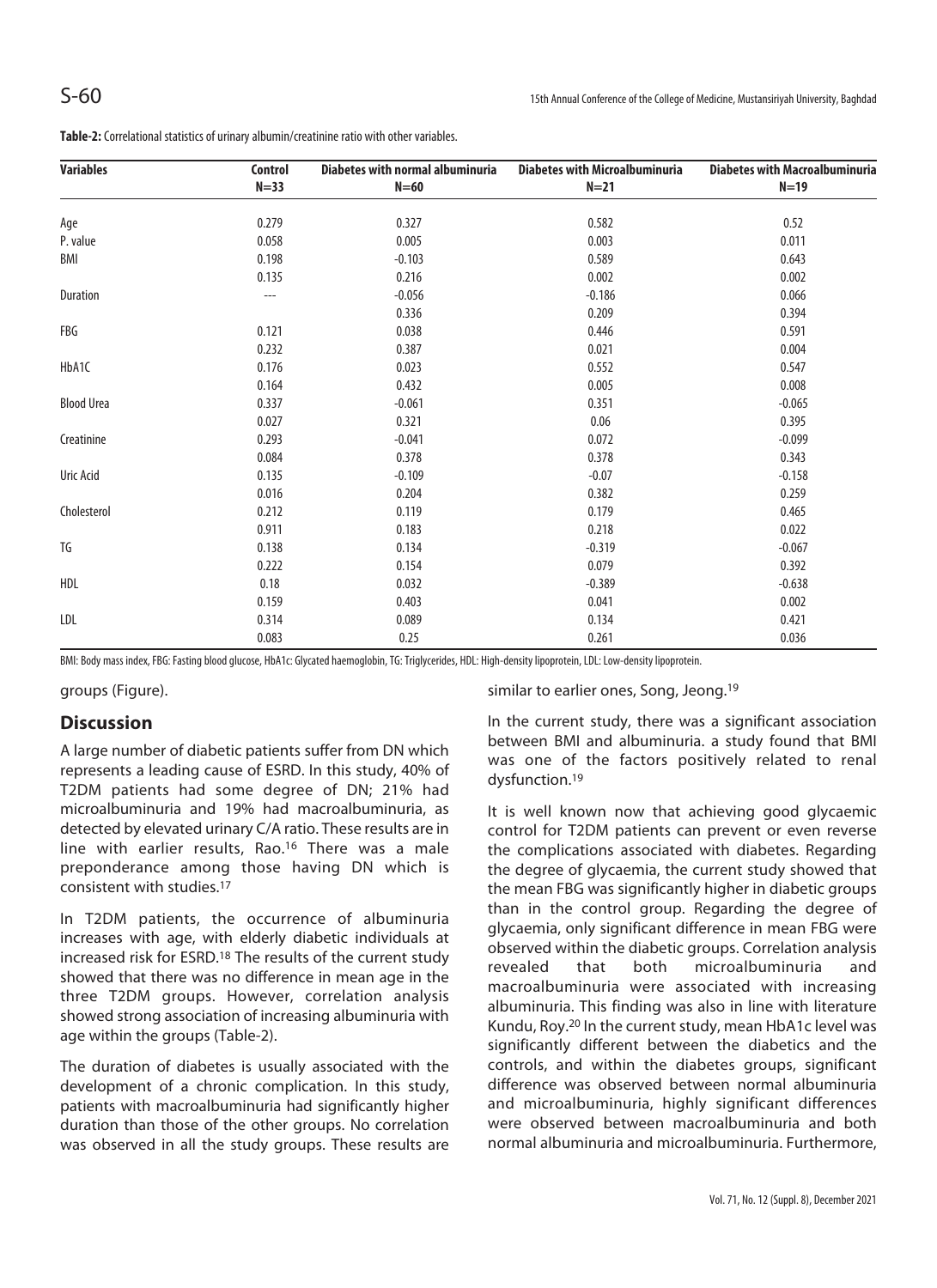a highly significant association between level of HbA1c and albuminuria was observed in both microalbuminuria and macroalbuminuria, while no such association was observed in normal albuminuria and control groups. These results are consistent with other researches in Iraq21 and other countries.20

Long duration of abnormally high glucose and lipid disarrangements are regarded as root causes for diabetic complications, including DN.22 The recorded lipid abnormalities that seem to be associated with increased risks of albuminuria are high levels of TC, TG and LDL, with consistently low HDL.12

Regarding TC, there were significant differences in mean values between microalbuminuria and normal albuminuria groups (p<0.05). In addition, a highly significant difference was observed between macroalbuminuria and normal albuminuria group (p<0.01), but no significant difference in the mean values of macroalbuminuria and microalbuminuria groups (p=0.426). Correlation analysis revealed an association between high cholesterol and albuminuria in only the macroalbuminuria group. These findings are consistent with the findings of the above studies.<sup>12,22</sup>

No significant difference was observed in mean TG values between microalbuminuria and normal albuminuria groups, but TG significantly increased in the macroalbuminuria compared to normal albuminuria group. Correlation analysis showed no association of changes in TG level with increasing urinary A/C ratio in the study groups. Correlation analysis showed findings different from what has been reported earlier by Tien, Tu.23 This variability could be attributed to small sample size in the current study.

A significant high level of LDL in macroalbuminuria was noted compared to microalbuminuria and normal albuminuria groups. No difference was observed between microalbuminuria and normal albuminuria groups. Correlation analysis showed a positive association between increasing LDL level and the increasing urinary A/C ratio in only macroalbuminuria group, and no such associations were noted in any other group. These results seem to be comparable with previous studies<sup>22,24</sup> except the correlation of LDL with microalbuminuria, which can be attributed to sample size and low statistical power for mild increases.

HDL analysis of the current study was consistent with previous researches.12,23

# **Conclusions**

T2DM is a long-lasting disease which is complicated by

DN. Different variables had effect on or correlation with the degree of albuminuria. Early detection of microalbuminuria might decrease the risk of progression of renal problem by adequate diabetes management.

**Acknowledgments:** We are grateful to the teaching staff of the Department of Chemistry and Biochemistry, College of Medicine, Mustansiriyah University, for their support.

**Disclaimer:** None.

**Conflict of Interest:** None.

**Source of Funding:** None.

#### **References**

- 1. Williams R, Karuranga S, Malanda B, Saeedi P, Basit A, Besançon S, et al. Global and regional estimates and projections of diabetesrelated health expenditure: Results from the International Diabetes Federation Diabetes Atlas. Diabetes Res Clin Pract 2020;162:e108072. doi: 10.1016/j.diabres.2020.108072.
- 2. Hassoon SM, Kalid Mahdi Al Bermani AS. Assessment of endothelial function among patients with type 2 diabetes mellitus. Mustansiriya Med J 2018;17:57-61. DOI: 10.4103/MJ.MJ\_14\_18.
- 3. Ruiz-Ortega M, Rayego-Mateos S, Lamas S, Ortiz A, Rodrigues-Diez RR. Targeting the progression of chronic kidney disease. Nat Rev Nephrol 2020;16:269-88. doi: 10.1038/s41581-019-0248-y.
- 4. Bakker AJ. Detection of microalbuminuria. Receiver operating characteristic curve analysis favors albumin-to-creatinine ratio over albumin concentration. Diabetes Care 1999;22:307-13. doi: 10.2337/diacare.22.2.307.
- 5. Waghmare P, Goswami K. Microalbuminuria: A Mere Marker or An Ominous Sign? J Assoc Physicians India 2016;64:61-5.
- 6. Ni WJ, Tang LQ, Wei W. Research progress in signalling pathway in diabetic nephropathy. Diabetes Metab Res Rev 2015;31:221-33. doi: 10.1002/dmrr.2568.
- 7. Ramidha VP, Sebastin NC, Bhavani N. Micro albuminuria in type 2 DM-prevalence and its association with microvascular complications. Indian J Clin Anat Physiol 2019;6:93-7. Doi: 10.18231/2394-2126.2019.0023
- 8. Lee CL, Chen CH, Wu MJ, Tsai SF. The variability of glycated hemoglobin is associated with renal function decline in patients with type 2 diabetes. Ther Adv Chronic Dis 2020;11:e2040622319898370. doi: 10.1177/2040622319898370.
- 9. Zoppini G, Targher G, Chonchol M, Ortalda V, Negri C, Stoico V, et al. Predictors of estimated GFR decline in patients with type 2 diabetes and preserved kidney function. Clin J Am Soc Nephrol 2012;7:401-8. doi: 10.2215/CJN.07650711.
- 10. Zoungas S, Chalmers J, Neal B, Billot L, Li Q, Hirakawa Y, et al. Follow-up of blood-pressure lowering and glucose control in type 2 diabetes. N Engl J Med 2014;371:1392-406. doi: 10.1056/NEJMoa1407963.
- 11. Mooradian AD. Dyslipidemia in type 2 diabetes mellitus. Nat Rev Endocrinol 2009;5:150-9. doi: 10.1038/ncpendmet1066
- 12. Jenkins AJ, Lyons TJ, Zheng D, Otvos JD, Lackland DT, McGee D, et al. Lipoproteins in the DCCT/EDIC cohort: associations with diabetic nephropathy. Kidney Int 2003;64:817-28. doi: 10.1046/j.1523-1755.2003.00164.x.
- 13. Ali AA, Al Lami FH. Prevalence and determinants of microalbuminurea among type 2 diabetes mellitus patients, Baghdad, Iraq, 2013. Saudi J Kidney Dis Transpl 2016;27:348-55.